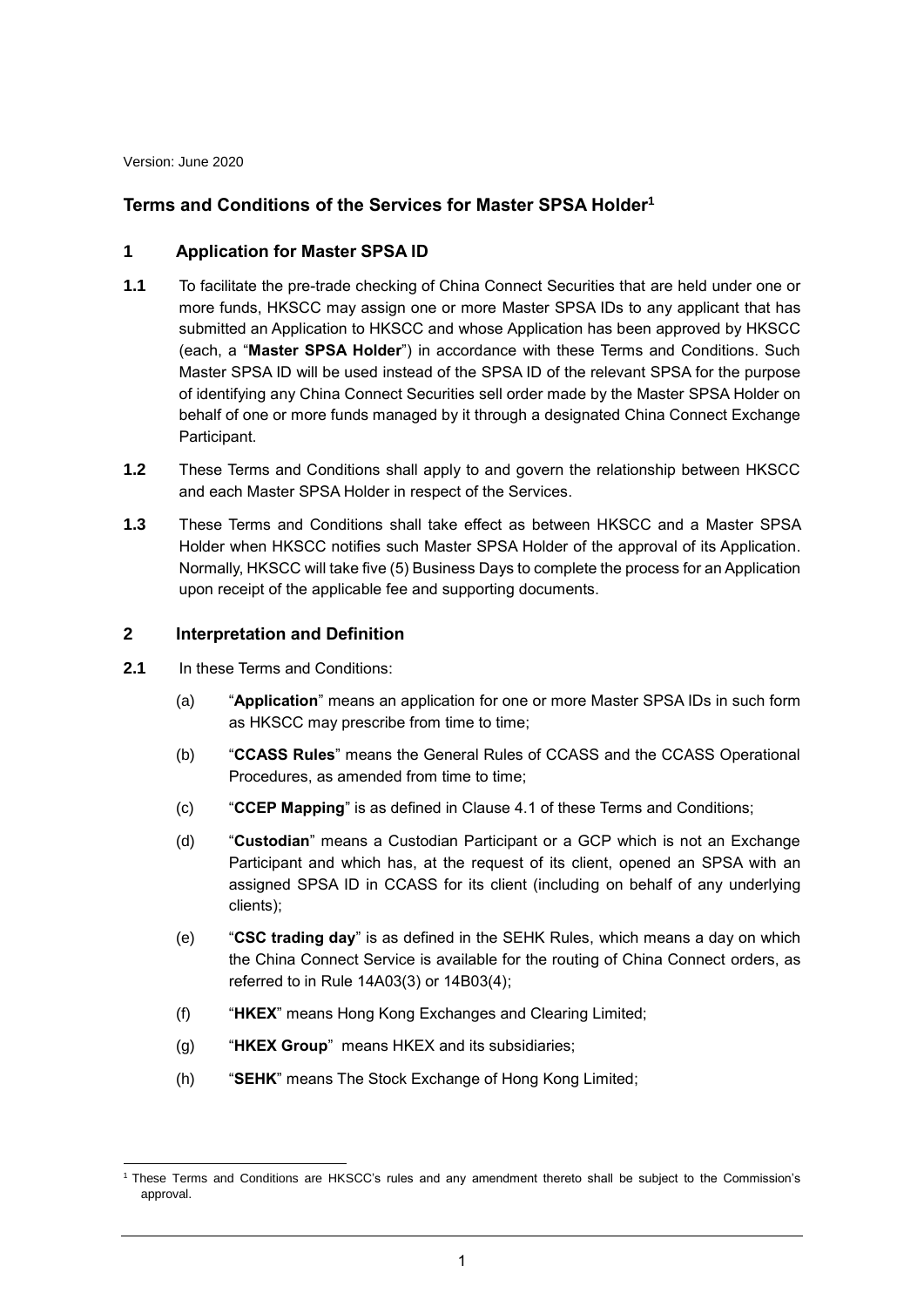- (i) "**SEHK Rules**" means the rules of the SEHK, entitled "Rules of the Exchange", as amended from time to time;
- (j) "**Services**" means the services made, or to be made, available by HKSCC to a Master SPSA Holder in relation to the Master SPSA ID(s) assigned to such Master SPSA Holder under these Terms and Conditions; and
- (k) "**SPSA Mapping**" is as defined in Clause [5.1](#page-2-1) of these Terms and Conditions.
- **2.2** The capitalised terms and expressions used in these Terms and Conditions shall have the same meaning as defined in the CCASS Rules, unless a different meaning has been specifically ascribed in these Terms and Conditions. The Glossary to these Terms and Conditions has included such capitalised terms and expressions as defined in the CCASS Rules as of the version date of these Terms and Conditions for ease of reference. In the case of any inconsistency, the terms as set out in the latest CCASS Rules shall prevail over the Glossary.

#### **3 Rights and Obligations of a Master SPSA Holder**

- **3.1** Subject to Clause [3.3](#page-1-0) below, HKSCC shall assign one or more Master SPSA ID to a Master SPSA Holder upon approval of the Application.
- **3.2** Following the initial Application, a Master SPSA Holder may from time to time submit an application for one or more additional Master SPSA IDs to be assigned to it, or for the cancellation of one or more Master SPSA IDs already assigned to it, in each case in such manner and with such fee as HKSCC may from time to time prescribe.
- <span id="page-1-0"></span>**3.3** A Master SPSA Holder shall at all times maintain at least one Master SPSA ID.
- **3.4** A Master SPSA Holder must at all times:
	- (a) have at least two SPSAs maintained with any Custodian(s) (including where such Custodian is acting as a local sub-custodian to the custodian of the Master SPSA Holder);
	- (b) be of good financial standing and integrity; and
	- (c) comply with such other requirements as HKSCC may from time to time prescribe.
- **3.5** A Master SPSA Holder may submit to HKSCC a request to map any of its Master SPSA IDs with any China Connect Exchange Participants and SPSAs in accordance with these Terms and Conditions.
- **3.6** A Master SPSA Holder shall ensure that any information submitted by it to HKSCC in connection with its Application, any CCEP Mapping or any SPSA Mapping is true and accurate. The Master SPSA Holder agrees and acknowledges that HKSCC has no duty nor obligation to verify, correct, complete or update any information submitted by the Master SPSA Holder. HKSCC shall be entitled to rely and act on the instructions received from a Master SPSA Holder in respect of a Master SPSA ID assigned to such Master SPSA Holder, and shall not be responsible for any inaccuracies, omissions or errors in relying or acting on such instructions.
- **3.7** It is the duty of each Master SPSA Holder to maintain the security of each of its Master SPSA IDs, including but not limited to keeping the login information confidential, and protected from the unauthorised use by any third party. Under no circumstances shall a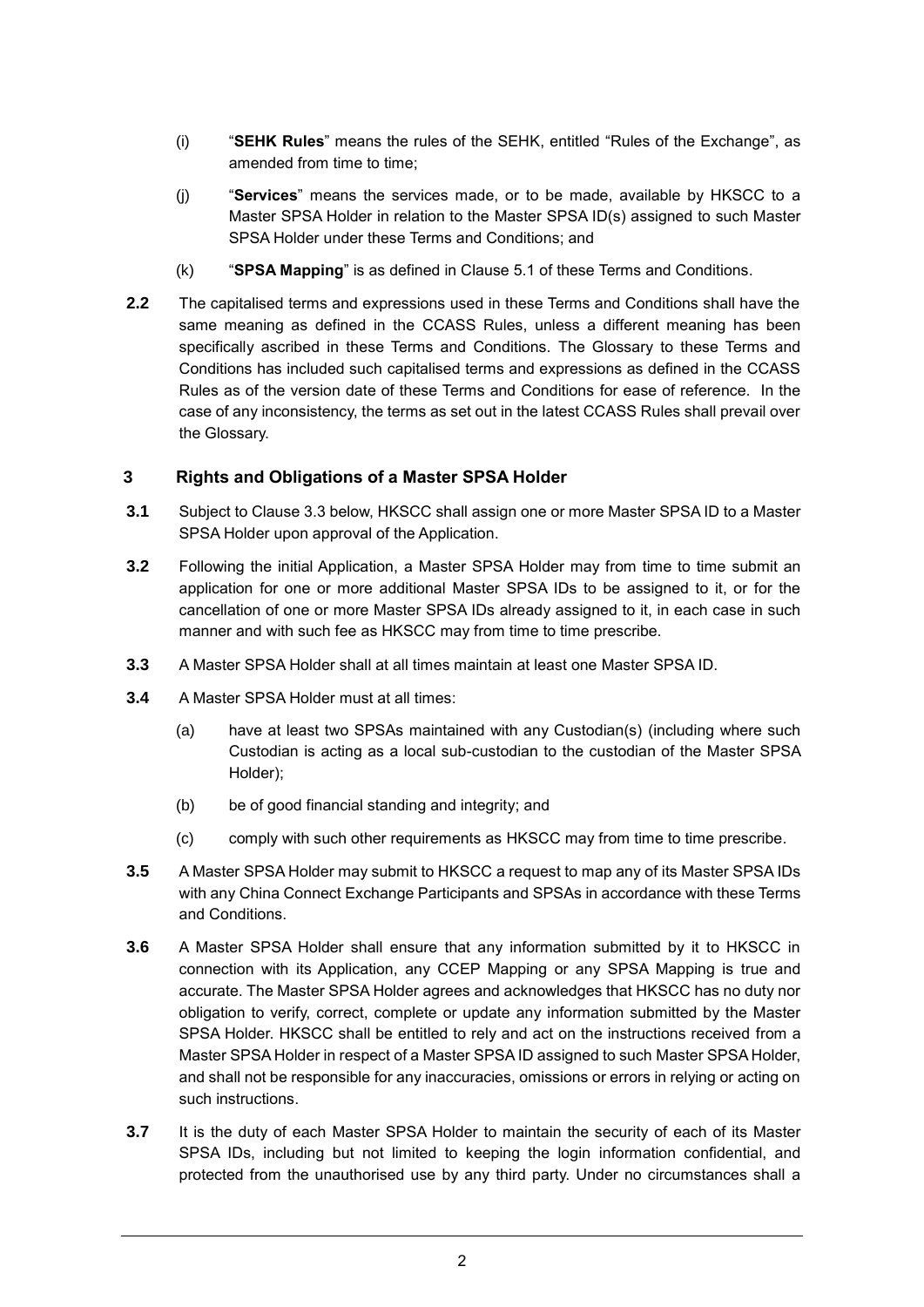<span id="page-2-0"></span>Master SPSA Holder distribute or disclose any Master SPSA login information to any unauthorised persons.

### **4 CCEP Mapping**

- **4.1** A Master SPSA Holder may, as part of the Application or at any time thereafter, submit a request to HKSCC to designate one or more China Connect Exchange Participants to a Master SPSA ID assigned to it for the purpose of executing sell orders on its behalf under the relevant Master SPSA ID ("**CCEP Mapping**"). Such request for CCEP Mapping shall be made in such manner as HKSCC may from time to time prescribe.
- **4.2** If any China Connect Exchange Participant to be designated to a Master SPSA ID has assigned Broker-to-Client Assigned Number (BCAN) to an individual fund or a discretionary account (generally referred to as "fund") managed by the Master SPSA Holder or its affiliated asset management company, the Master SPSA Holder shall ensure that a Master SPSA ID shall be used exclusively for that fund (the "**Designated Fund**").
- **4.3** Unless otherwise approved by HKSCC, each Master SPSA Holder shall not, at any one time, designate more than twenty (20) China Connect Exchange Participants to a Master SPSA ID.
- **4.4** It is the duty of a Master SPSA Holder to inform the relevant China Connect Exchange Participants of any SPSA Mapping request (including any subsequent changes) submitted by it.
- **4.5** It is also the duty of a Master SPSA Holder to ensure that any request for CCEP Mapping is endorsed by the relevant China Connect Exchange Participant(s) in such manner as HKSCC may from time to time prescribe.
- **4.6** A request for CCEP Mapping will only be processed by HKSCC after all necessary information and endorsement(s) have been received by HKSCC.
- **4.7** Save in exceptional cases, the CCEP Mapping process will be completed within five (5) CSC trading days. HKSCC will notify the Master SPSA Holder of the result of the request, and (where applicable) the effective date of the CCEP Mapping. HKSCC's decision in respect of a request for CCEP Mapping shall be final and conclusive.
- **4.8** If a Master SPSA Holder is aware that any China Connect Exchange Participant designated to a Master SPSA ID has ceased or may cease to be a China Connect Exchange Participant, it shall notify HKSCC immediately. HKSCC may (whether at the request of the Master SPSA Holder or otherwise) remove such CCEP Mapping without prior notice to the Master SPSA Holder and/or the relevant China Connect Exchange Participant.

### **5 SPSA Mapping**

- <span id="page-2-1"></span>**5.1** A Master SPSA Holder may, as part of the Application or at any time thereafter, submit a request to HKSCC to assign one or more SPSAs to each of its Master SPSA ID(s) in such manner as HKSCC may from time to time prescribe ("**SPSA Mapping**").
- **5.2** Each SPSA can be mapped to only one Master SPSA ID.
- **5.3** Only those SPSAs which exclusively maintain holdings of China Connect Securities of the Designated Fund can be mapped to the Master SPSA ID as referred to in Clause 4.2.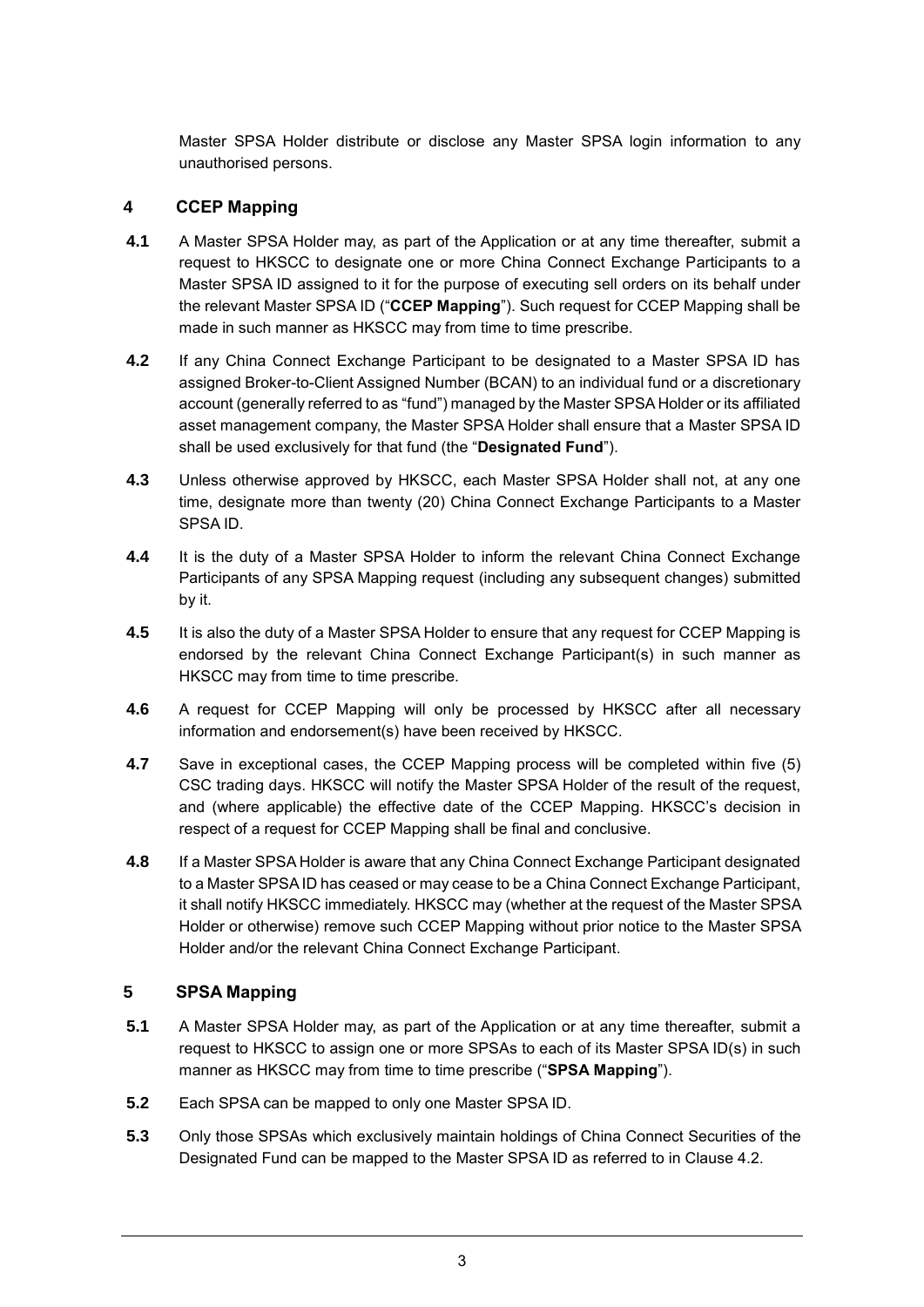- **5.4** It is the duty of a Master SPSA Holder to inform the relevant Custodians of any SPSA Mapping request (including any subsequent changes) submitted by it.
- **5.5** It is also the duty of a Master SPSA Holder to ensure that any request for SPSA Mapping in relation to an SPSA is operationally supported for settlement purposes by the relevant Custodian with which such SPSA has been opened, in such manner as HKSCC may from time to time prescribe.
- **5.6** A request for SPSA Mapping will only be processed by HKSCC after all necessary information is obtained.
- **5.7** Save in exceptional cases, the SPSA Mapping process will be completed within five (5) Business Days. HKSCC will notify the Master SPSA Holder of the result of the request, and (where applicable) the effective date of the SPSA Mapping. HKSCC's decision in respect of any request for SPSA Mapping shall be final and conclusive.
- **5.8** If a Master SPSA Holder is aware that any SPSA assigned to a Master SPSA ID has ceased or may cease to be valid or the relevant Custodian has ceased or may cease to be a participant of CCASS, it shall notify HKSCC immediately. HKSCC may (whether at the request of the Master SPSA Holder or otherwise) remove the relevant SPSA Mapping without prior notice to the Master SPSA Holder and/or the relevant Custodian.

# **6 Change of CCEP Mapping or SPSA Mapping**

- **6.1** A Master SPSA Holder may submit a request to HKSCC to change any CCEP Mapping or SPSA Mapping, including but not limited to removing or adding the designation of any China Connect Exchange Participant or the assignment of any SPSA to the relevant Master SPSA ID, in such manner as HKSCC may from time to time prescribe.
- **6.2** It is the duty of Master SPSA Holder to ensure that (i) any request for changing the CCEP Mapping is endorsed by the relevant China Connect Exchange Participant, and (ii) any request for changing the SPSA Mapping is operationally supported by the relevant Custodian, in each case, in such manner as HKSCC may from time to time prescribe.
- **6.3** A request for changing the CCEP Mapping or SPSA Mapping will only be processed after all necessary information is received by HKSCC and in the case of changing the CCEP Mapping, endorsement from the relevant China Connect Exchange Participants is also required.
- **6.4** Save in exceptional cases, the process of changing any CCEP Mapping or SPSA Mapping will be completed within five (5) CSC trading days or five (5) Business Days respectively. HKSCC will notify the Master SPSA Holder of the result of the request, and (where applicable) the effective date of the change. HKSCC's decision in respect of a request for change of CCEP Mapping or SPSA Mapping (as the case may be) shall be final and conclusive.

# **7 Effect of CCEP Mapping and SPSA Mapping**

- **7.1** When placing sell orders for China Connect Securities, the Master SPSA Holder shall inform the designated China Connect Exchange Participant of the Master SPSA ID for the purposes of pre-trade checking.
- **7.2** For so long as the CCEP Mapping and SPSA Mapping are in effect, HKSCC will aggregate the sellable balance of the relevant SPSA(s) assigned to the Master SPSA ID on each CSC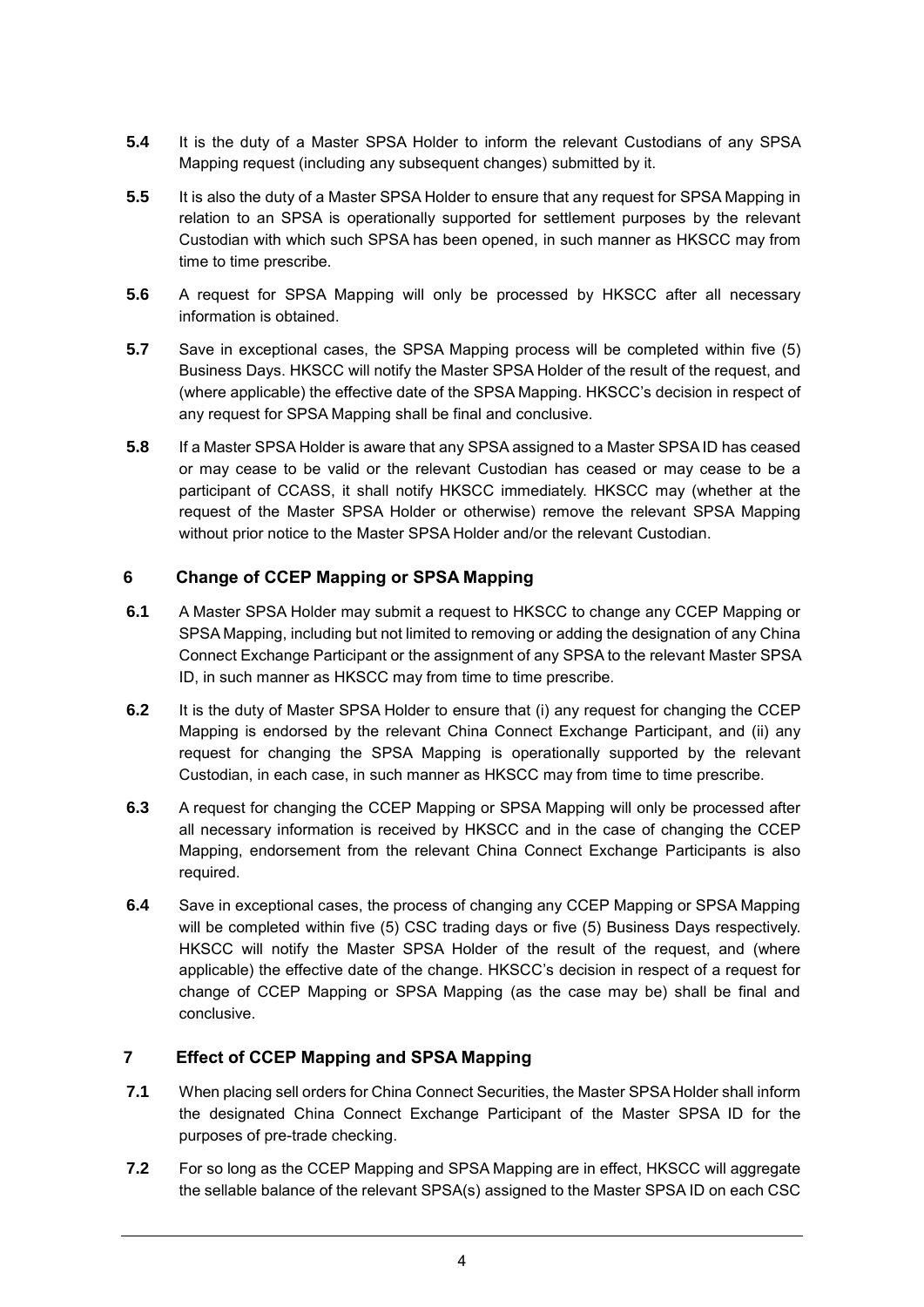trading day before market open to form the sellable balance of the Master SPSA ID, pretrade checking will be conducted on such sellable balance of the Master SPSA ID and the sellable balance of the relevant SPSA(s) will be deemed to be zero on each such CSC trading day for pre-trade checking purposes in accordance with Rule 14A06 or Rule 14B06 of the SEHK Rules.

- **7.3** Upon any SPSA ceasing to be assigned to a Master SPSA ID pursuant to a change in SPSA Mapping:
	- (a) the sellable balance of such SPSA will not be aggregated as part of the sellable balance of the Master SPSA ID;
	- (b) the sellable balance of such SPSA will be used for pre-trade checking of the sell orders in accordance with Rule 14A06 or 14B06 (as applicable) of the SEHK Rules; and
	- (c) the Master SPSA Holder shall inform its designated China Connect Exchange Participant to use the SPSA ID of the relevant SPSA instead of the Master SPSA ID for pre-trade checking when placing sell order for China Connect Securities.

### **8 Sellable Balance Report**

- **8.1** On each CSC trading day before market open, a sellable balance report for each Master SPSA ID will be available for access by a Master SPSA Holder via such channel(s) as HKSCC may from time to time prescribe. The report will indicate the sellable balance of each Master SPSA ID assigned to such Master SPSA Holder together with the preaggregated balances for each SPSA mapped to that Master SPSA ID. For the avoidance of doubt, a Master SPSA Holder may disclose the reports to the relevant China Connect Exchange Participants and the relevant Custodians if so requested.
- **8.2** While the sellable balance report is a source of the sellable balance information to a Master SPSA Holder from HKSCC, it is the responsibility of a Master SPSA Holder to ensure that appropriate systems, arrangements and procedures with the relevant China Connect Exchange Participants and the relevant Custodians are in place to conduct pre-allocation and settlement. HKSCC, HKEX and SEHK shall accept no responsibility and make no representation with respect to the accuracy or completeness of the sellable balance report.

#### **9 Settlement Failure**

- <span id="page-4-0"></span>**9.1** If, after a sell order is executed under a Master SPSA ID in respect of any China Connect Security, an SPSA Delivery Failure occurs in respect of the resulting China Connect Securities Trade, HKSCC will, upon the request of the China Connect Clearing Participant responsible for settling the resulting China Connect Securities Trade which shall be made in such manner as HKSCC may from time to time prescribe, adjust for the purpose of pretrade checking, both the sellable balance of relevant SPSA which caused such SPSA Delivery Failure and consequently the aggregated sellable balance of the Master SPSA ID. Any such adjustment which may be made by HKSCC in accordance with the CCASS Rules shall only have the effect of adjusting the sellable balance for pre-trade checking purpose and will only apply on the following CSC trading day. The actual holdings of the China Connect Securities in the relevant SPSA will not be affected by the adjustment.
- **9.2** In respect of overdue short stock positions in China Connect Securities of a China Connect Clearing Participant under the CNS System which are outstanding for settlement on the due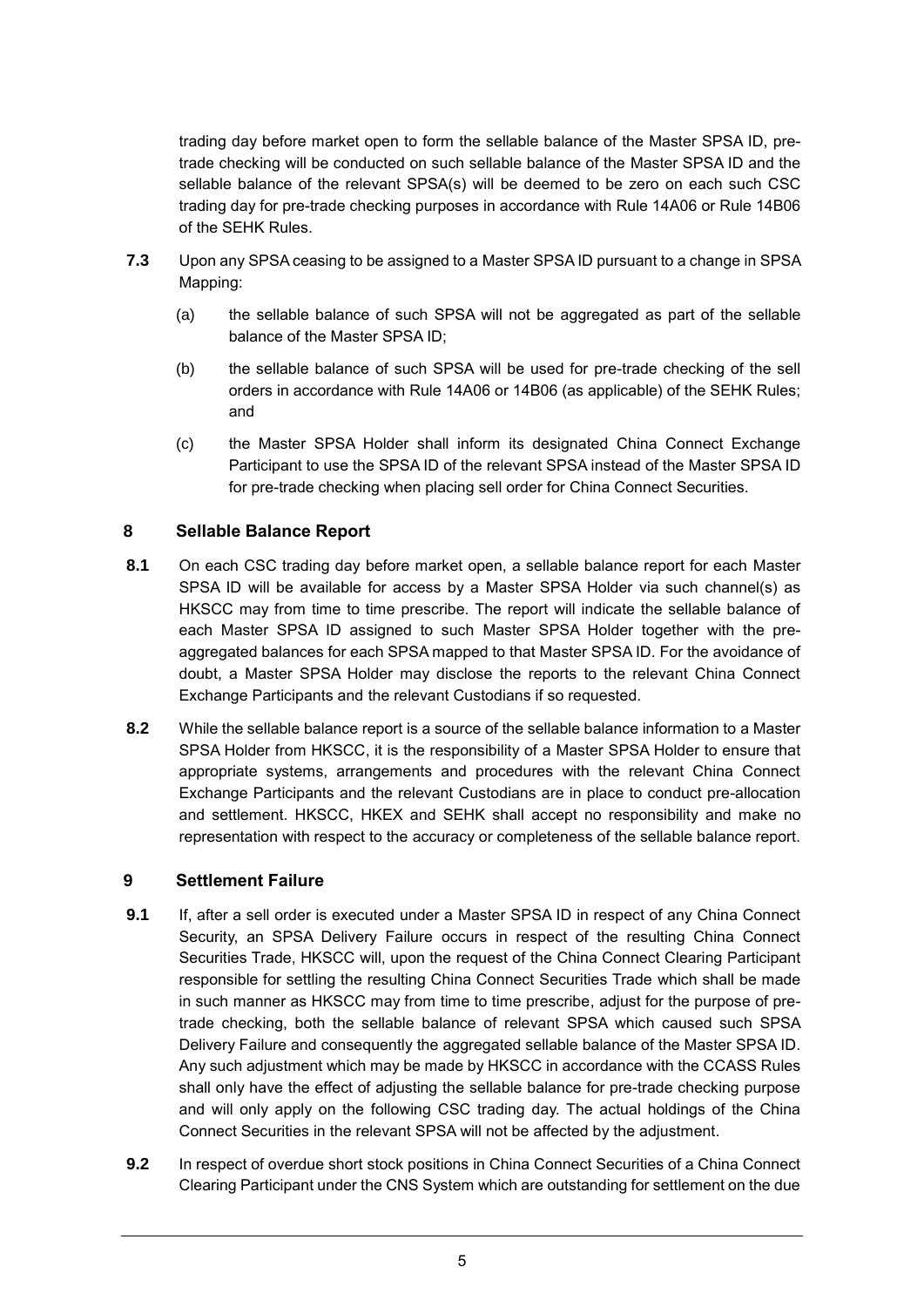date, if the overdue short stock positions are or are alleged by the China Connect Clearing Participant to be caused in whole or in part by an SPSA Delivery Failure, the sellable balances of the relevant SPSA and consequently the aggregated sellable balance of the Master SPSA ID will be adjusted in accordance with Clause [9.1](#page-4-0) of these Terms and Conditions.

- **9.3** In the event of any SPSA Delivery Failure under a Master SPSA ID, if a Master SPSA Holder is unable to correctly instruct the relevant Custodian to deliver the relevant China Connect Securities from the relevant SPSA to the relevant China Connect Clearing Participant which caused such SPSA Delivery Failure, HKSCC may in its sole discretion reduce the sellable balance with respect to the relevant China Connect Securities that were the subject of the SPSA Delivery Failure or all the China Connect Securities under that Master SPSA ID to zero on the next CSC trading day or until such SPSA Delivery Failure is fully resolved, whichever is considered appropriate by HKSCC in its absolute discretion. It is the duty of a Master SPSA Holder to ensure that any resolution to the SPSA Delivery Failure is endorsed and operationally supported by the relevant China Connect Exchange Participants and the relevant Custodians.
- <span id="page-5-0"></span>**9.4** HKSCC shall not be liable to a Master SPSA Holder in respect of anything done or omitted to be done by it in connection with the exercise of its powers pursuant to Claus[e 9.3](#page-5-0) of these Terms and Conditions.

### **10 Undertakings**

- **10.1** A Master SPSA Holder undertakes, from the date on which these Terms and Conditions come into effect between HKSCC and such Master SPSA Holder and thereafter at all times prior to the termination of the Services by HKSCC, to:
	- (a) comply with all applicable laws and all applicable rules and regulations of any relevant government authority, exchange, clearing house or settlement system in connection with the use of each Master SPSA ID assigned to it;
	- (b) take all necessary actions to avoid an SPSA Delivery Failure under the Master SPSA ID, including without limitation, conducting pre-allocation for its underlying clients and checking all relevant settlement instructions with the Custodians;
	- (c) have in place appropriate systems or arrangements with the relevant China Connect Exchange Participants and Custodians, including business continuity plans, straightthrough processing functionalities; and
	- (d) have in place all such authorization from the China Connect Exchange Participants and Custodians (as the case may be) as may be necessary or appropriate for the CCEP Mapping or SPSA Mapping (as the case may be).

#### **11 Power to Request Documents**

**11.1** A Master SPSA Holder shall promptly upon the request of HKSCC provide HKSCC with information and/or documents as HKSCC may from time to time require for the provision of the Services or upon receiving any enquiry within HKEX Group, or from any of the Commission, China Connect Market Operators and China Connect Clearing House.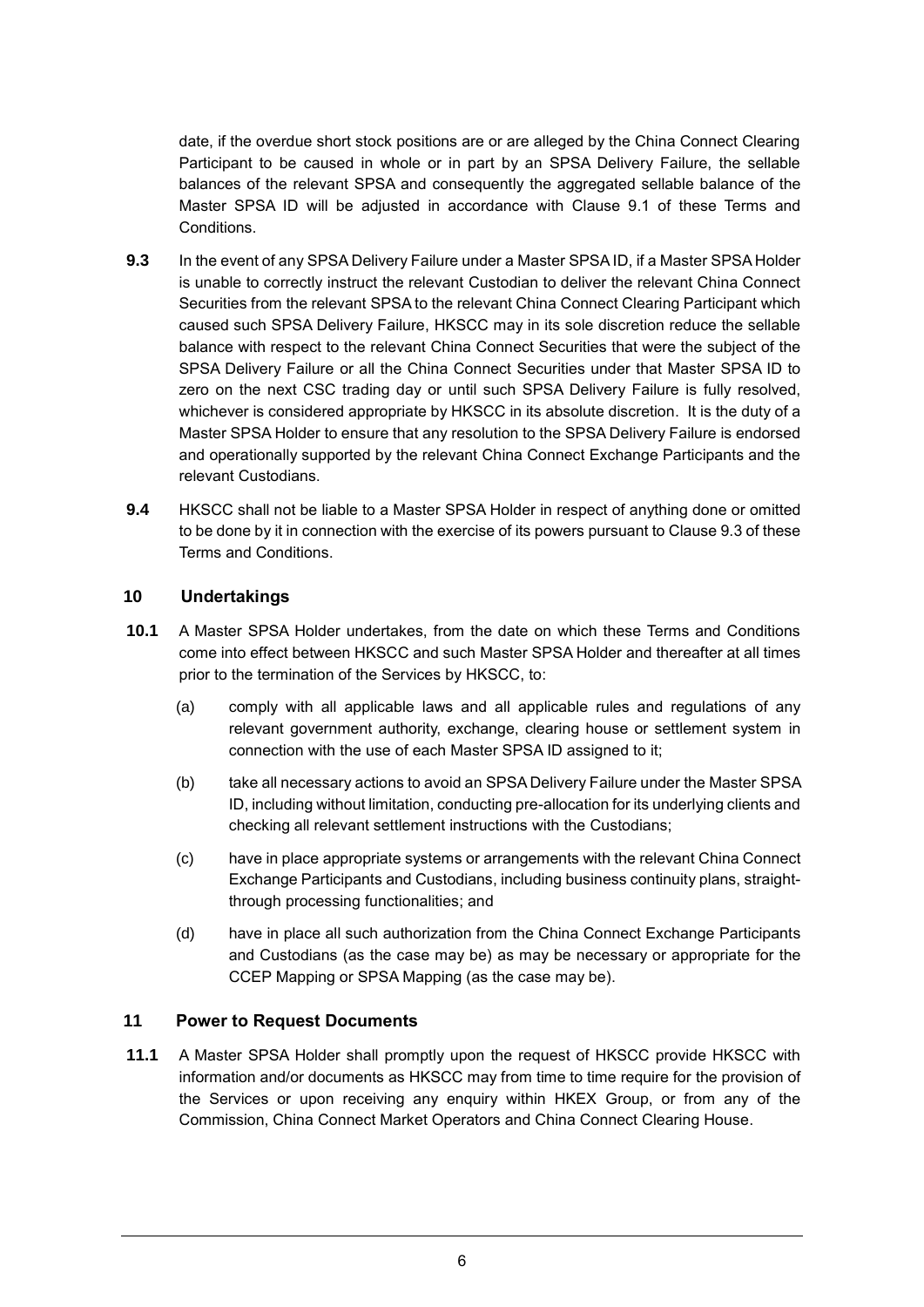### **12 Fees**

**12.1** An Application fee of HK\$50,000 shall be paid for each Master SPSA ID.

### **13 Event of Default**

- **13.1** Each of the following shall constitute an event of default in respect of a Master SPSA Holder:
	- (a) a material breach of these Terms and Conditions, including but not limited to a failure to comply with Clause 3.4 above;
	- (b) a proceeding, procedure or arrangement under any applicable bankruptcy, corporate or insolvency law, a judicial composition, an assignment or arrangement for the benefit of creditors or an application for a receiver, custodian, conservator, administrator, judicial manager, liquidator or trustee has been filed or applied for, by or against a Master SPSA Holder other than such proceeding that is disputed in good faith and which is discharged or dismissed within 21 days of commencement, or an order has been made or a resolution has been passed for a Master SPSA Holder's bankruptcy, winding up, liquidation, administration, scheme, compromise, arrangement or judicial management; and
	- (c) where a Master SPSA Holder is a Clearing Participant of CCASS, an Event of Default (as referred to in Rule 3701 of the CCASS Rules) has occurred in respect of it as Clearing Participant.

### **14 Termination**

- **14.1** HKSCC may terminate its provision of Services to a Master SPSA Holder under these Terms and Conditions immediately upon the occurrence of a Master SPSA event of default in respect of such Master SPSA Holder. In any other case, either HKSCC or a Master SPSA Holder may by giving one (1) month's written notice to the other party terminate the Services.
- **14.2** Following the termination of Services, a Master SPSA Holder may no longer use any Master SPSA ID previously assigned to it, and HKSCC shall remove all CCEP Mapping and SPSA Mapping relating to such Master SPSA ID(s), in each case with effect from the CSC trading day immediately following the effective date of termination, unless otherwise agreed with HKSCC.

### **15 Indemnities**

**15.1** A Master SPSA Holder shall indemnify HKSCC, HKEX, SEHK, and their respective agents, nominees, representatives, officers and employees and hold each of them harmless against all costs, fees, expenses, liabilities, taxes, assessments, losses, fines, penalties, and damages of any nature whatsoever (including the interest accrued to any such amount) suffered or incurred by any of them directly or indirectly as a result of or in connection with or arising out of (i) the Master SPSA Holder's conduct; (ii) a breach of any of the Master SPSA Holder's obligations under these Terms and Conditions; (iii) as a consequence of HKSCC providing the Services to the Master SPSA Holder or HKSCC, HKEX or SEHK acting upon the instructions of a Master SPSA Holder (except where HKSCC is guilty of anything not done or not omitted to be done in good faith on its part and is directly responsible for the losses.)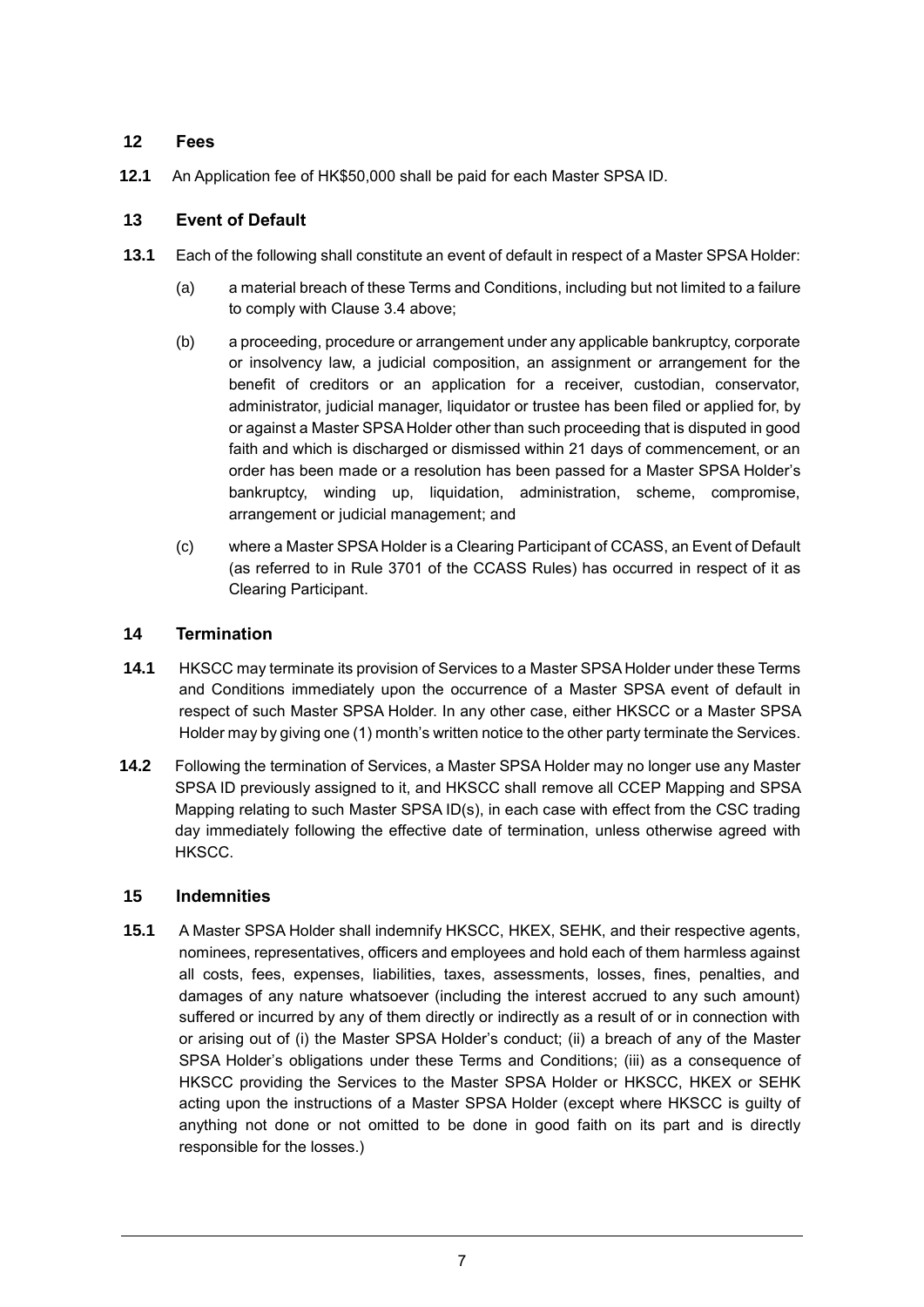### **16 Disclosure of Information**

- **16.1** HKSCC may supply information about a Master SPSA Holder to the Commission, any company within HKEX Group, China Connect Market Operators and China Connect Clearing House, and any such supply of information shall not be treated as a publication for the law of defamation, and HKSCC and HKEX shall not incur any liability as a consequence of supplying any such information.
- **16.2** The Commission may demand from HKEX and any company within HKEX Group such information, including information relating to the affairs of any Master SPSA Holder, as the Commission may reasonably require for the performance of its statutory functions, and the supply of such information by HKEX Group shall not be treated as a publication for the law of defamation, and none of the company within HKEX Group shall incur any liability as a consequence of supplying any such information.
- **16.3** Subject to Clauses 16.1 and 16.2, HKSCC shall regard information concerning a Master SPSA Holder as confidential. Disclosure of such information shall not be made to any person without the prior approval of the Master SPSA Holder except that HKSCC may disclose the information without such prior approval:
	- (a) whenever HKSCC has a statutory obligation to disclose the information;
	- (b) to the Commission:
	- (c) to any exchange, regulatory authority or any organization (whether within or outside Hong Kong) with which HKEX, SEHK or HKSCC has entered into an information sharing arrangement or agreement;
	- (d) with a view to the institution of, or otherwise for the purposes of, any criminal proceedings or investigation, whether under the Securities and Futures Ordinance or otherwise;
	- (e) in connection with any civil proceedings arising out of the Securities and Futures Ordinance or otherwise;
	- (f) to the Market Misconduct Tribunal established by section 251 of the Securities and Futures Ordinance;
	- (g) to any company within HKEX Group; and
	- (h) to the relevant SEHK Subsidiary, China Connect Market Operator, China Connect Clearing House or governmental or regulatory bodies.
- **16.4** HKSCC may direct a Master SPSA Holder to provide it with any information requested by an exchange, regulatory authority or an organization (whether within or outside Hong Kong) with which HKEX, SEHK or HKSCC has entered into an information sharing arrangement or agreement.

### **17 Confidentiality**

**17.1** For the purpose of this Clause, "Confidential Information" means any information, maintained in confidence by a party, and which is marked as such or information that by its nature would be to a reasonable person under the circumstances understood to be confidential or proprietary information of a party. Each of HKSCC and a Master SPSA Holder shall use reasonable efforts to maintain the confidentiality of the Confidential Information and will not disclose to any third party any such Confidential Information without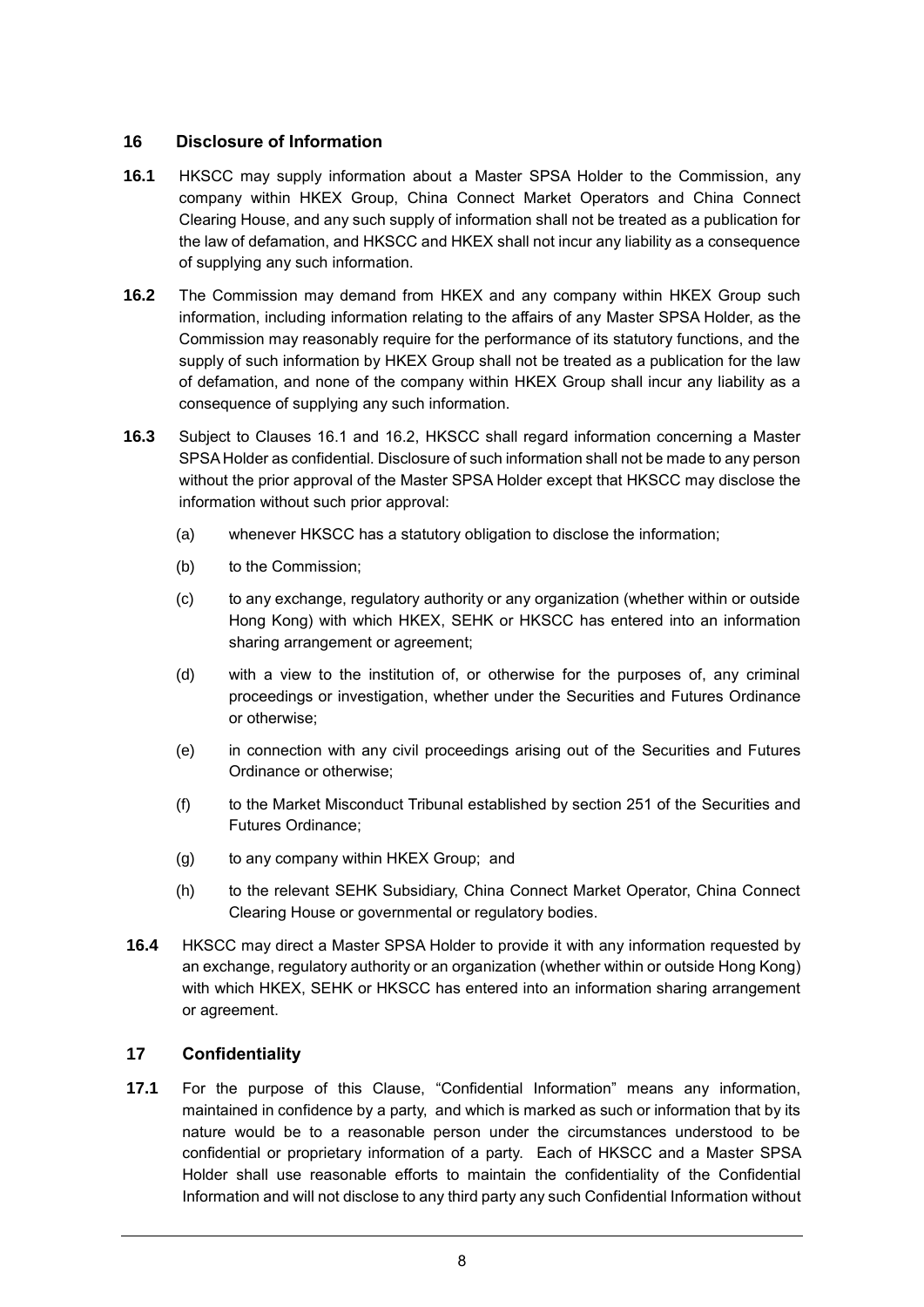the other party's written consent. This Clause will not apply to (i) any information which is in or enters the public domain otherwise than a result of a breach of this Clause, (ii) disclosure pursuant to Clause 16, (iii) disclosure to a party's affiliates and its and each of its affiliates' directors, officers, employees, advisers, agents and representatives who need to know the Confidential Information in connection with the Services; and (iv) disclosure required by applicable law and regulation, any order or request of a court of competent jurisdiction or any competent governmental, judicial or regulatory authority or body (including any relevant stock exchange on which the securities of a party are admitted to trading).

### **18 Force Majeure**

- **18.1** HKSCC, HKEX and SEHK shall not be liable for any action taken or for any failure, hindrance or delay in the provision of services or for any failure to give effect to or delay in giving effect to any requests from a Master SPSA Holder with respect to CCEP Mapping or SPSA Mapping if such action, failure, hindrance or delay arises out of causes beyond its control.
- **18.2** Such causes may include, but shall not be limited to, acts of God or the public enemy, acts of a civil or military authority, embargoes, fires, floods, explosions, accidents, labour disputes, mechanical breakdowns, computer or system failures or other failures of equipment, failures of or defects in computer or system software, unavailability of or restrictions on any communication media for whatever reason (whether or not such media is used by the Master SPSA Holders), interruptions (whether in whole or in part) of power supplies or other utility or service, any law, decree, regulation or order of any government, competent authority or any court or tribunal, and any other causes beyond HKSCC's control including, without limitation to the foregoing, any similar causes affecting HKEX, SEHK, a China Connect Clearing House or the Master SPSA Holder.

### **19 No Assignment**

**19.1** The rights and obligations of a Master SPSA Holder under these Terms and Conditions may not be assigned or transferred.

### **20 No Partnership**

**20.1** Nothing in these Terms and Conditions shall be deemed to constitute a partnership between HKSCC and a Master SPSA Holder or constitute either party the agent of the other party for any purpose.

### **21 Entire Agreement**

- **21.1** These Terms and Conditions set out the entire agreement between HKSCC and a Master SPSA Holder concerning the subject matter hereof and supersede all prior agreements, negotiations, representations and proposals, whether written or oral.
- **21.2** A Master SPSA Holder acknowledges that, in agreeing to these Terms and Conditions, it has not relied on any express or implied representation, warranty, collateral contract or other assurance made by or on behalf of HKSCC before agreeing to these Terms and Conditions. Each of HKSCC and the Master SPSA Holder waives all rights and remedies which, but for this Clause 21.2, might otherwise be available to it in respect of any such representation, warranty, collateral contract or other assurance.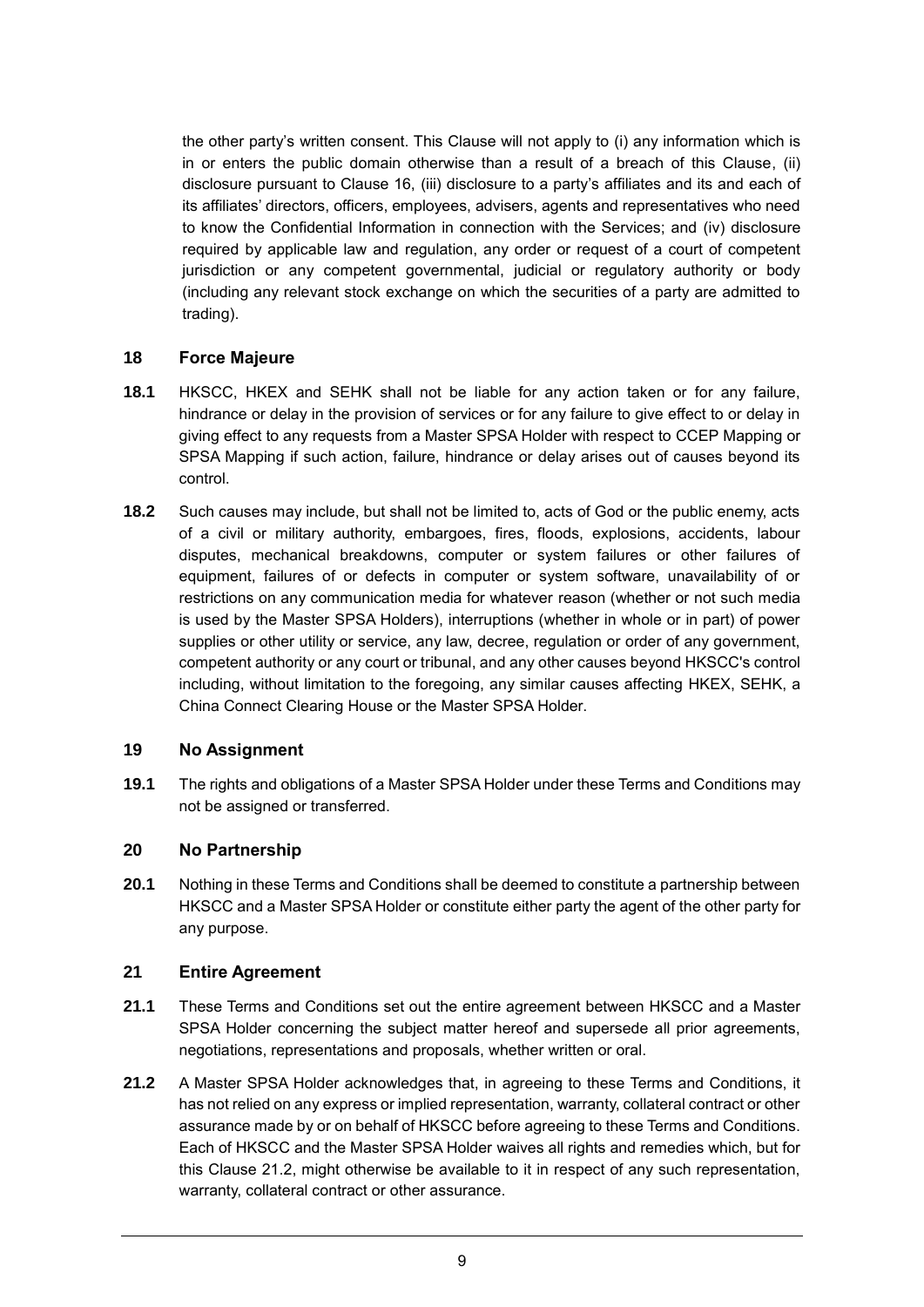# **22 Notices**

**22.1** All notices, requests, demands or other communications from HKSCC to a Master SPSA Holder may be given orally or in writing and delivered in person, by post, by electronic or wire transmission, by telephone, by fax or by any means of computer data transmission based on the information about the contact details of a Master SPSA Holder as maintained by HKSCC.

# **23 Severability**

**23.1** If and to the extent that any provision in these Terms and Conditions is held to be illegal, void or unenforceable, such provision shall be given no effect and shall be deemed not to be included in these Terms and Conditions but without invalidating any of the remaining provisions of these Terms and Conditions, which shall remain in full force and effect.

# **24 No Third Party Enforcement**

**24.1** Except the relevant companies within HKEX Group which can enforce their rights under Clauses 15.1, 16.1 and 16.2, a person who is not a party to these Terms and Conditions has no right under the Contracts (Rights of Third Parties) Ordinance (Cap. 623 of the Laws of Hong Kong) to enforce any term of these Terms and Conditions.

# **25 Amendments**

**25.1** These Terms and Conditions may be amended and supplemented at any time by HKSCC upon notice to the Master SPSA Holder. Such amendment shall become effective on such date as may be specified in the notice of the amendment or supplement. The Master SPSA Holder shall be deemed, by continuing to maintain its Master SPSA ID at the time the amendment or supplement takes effect, or within such time thereafter as may be specified in the notice, to consent and agree to such amendment or supplement.

# **26 Governing Law**

**26.1** These Terms and Conditions shall be governed by and construed in accordance with the laws of the Hong Kong Special Administrative Region.

# **27 Dispute resolution**

- **27.1** Any dispute, controversy, difference or claim arising out of or relating to these Terms and Conditions, including the existence, validity, interpretation, performance, breach or termination thereof or any dispute regarding non-contractual obligations arising out of or relating to these Terms and Conditions shall be referred to and finally resolved by arbitration administered by the Hong Kong International Arbitration Centre (HKIAC) under the HKIAC Administered Arbitration Rules in force when the notice of arbitration is submitted.
- **27.2** The seat of arbitration shall be Hong Kong.
- **27.3** The number of arbitrators shall be one to be appointed pursuant to the HKIAC Administered Arbitration Rules. The arbitration proceedings shall be conducted in English.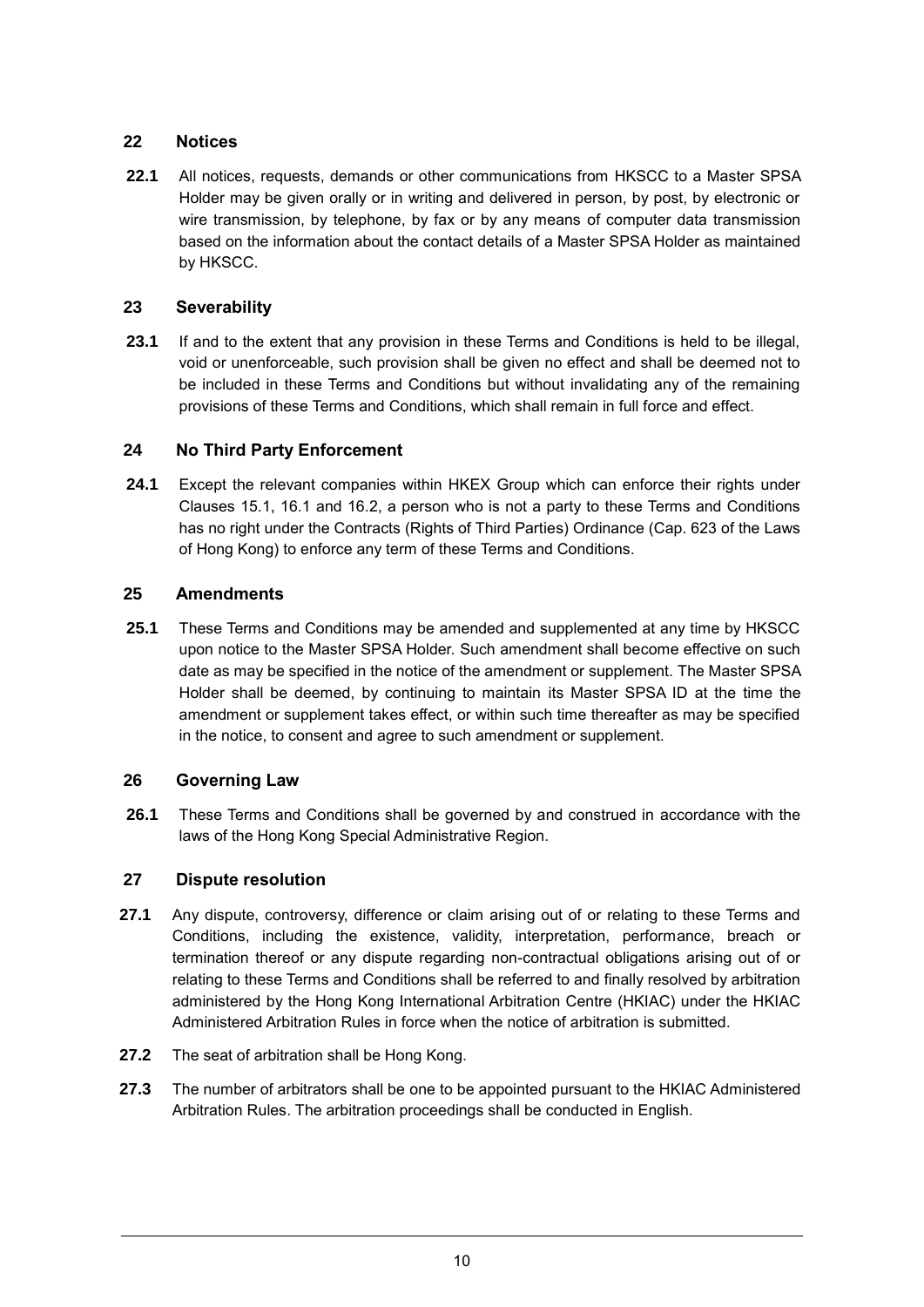#### **Glossary**

This glossary of capitalized terms and expressions extracted from the CCASS Rules are for your ease of reference only. You are always advised to refer to the CCASS Rules and SEHK Rules where applicable for complete definitions.

**"Business Day"** means a day on which CCASS and CCASS Depository, and the Customer Service Centre are open for business to Participants (except Saturdays, Sundays and public holidays);

**"CCASS"** means the Central Clearing and Settlement System established and operated by HKSCC;

**"China Connect Clearing House"** means a clearing house in Mainland China acceptable to HKSCC and included in the list of China Connect Clearing Houses from time to time, as referred to in Rule 4105(b);

**"China Connect Clearing Participant"** means a Clearing Participant which is registered as a China Connect Clearing Participant by HKSCC;

**"China Connect Exchange Participant"** means an Exchange Participant which is registered as a China Connect Exchange Participant by the Exchange;

**"China Connect Market Operator"** means an exchange that operates a China Connect Market and that has entered into Trading Links with the Exchange, whose name is included in the list of China Connect Market Operators from time to time, as referred to in Rule 1409(1)(d);

**"China Connect Securities"** means any securities listed on a China Connect Market which the Exchange (after consulting the relevant China Connect Market Operator) accepts as eligible for China Connect buy orders and China Connect sell orders through the use of the China Connect Service, and are included in the list of China Connect Securities from time to time, as referred to in Rules 1407 and 1409(1)(a). Unless the context otherwise requires, any reference in these Rules to "China Connect Securities" includes "Special China Connect Securities" as referred to in Rules 1408 and 1409(1)(b);

**"China Connect Securities Trade"** means a trade in China Connect Securities (including Special China Connect Securities) executed on a China Connect Market through an SEHK Subsidiary under a Trading Link;

**"Commission"** means the Securities and Futures Commission referred to in section 3(1) of the Securities and Futures Ordinance;

**"Continuous Net Settlement System" or "CNS System"** means the method of settlement in relation to certain Exchange Trades, China Connect Securities Trades and Clearing Agency Transactions as referred to in Rules 3301 to 3308;

**"Custodian Participant"** means a Participant admitted to participate in CCASS as a Custodian Participant;

**"General Clearing Participant" or "GCP"** means a Participant admitted to participate in CCASS as a General Clearing Participant;

**"HKEX"** means Hong Kong Exchanges and Clearing Limited;